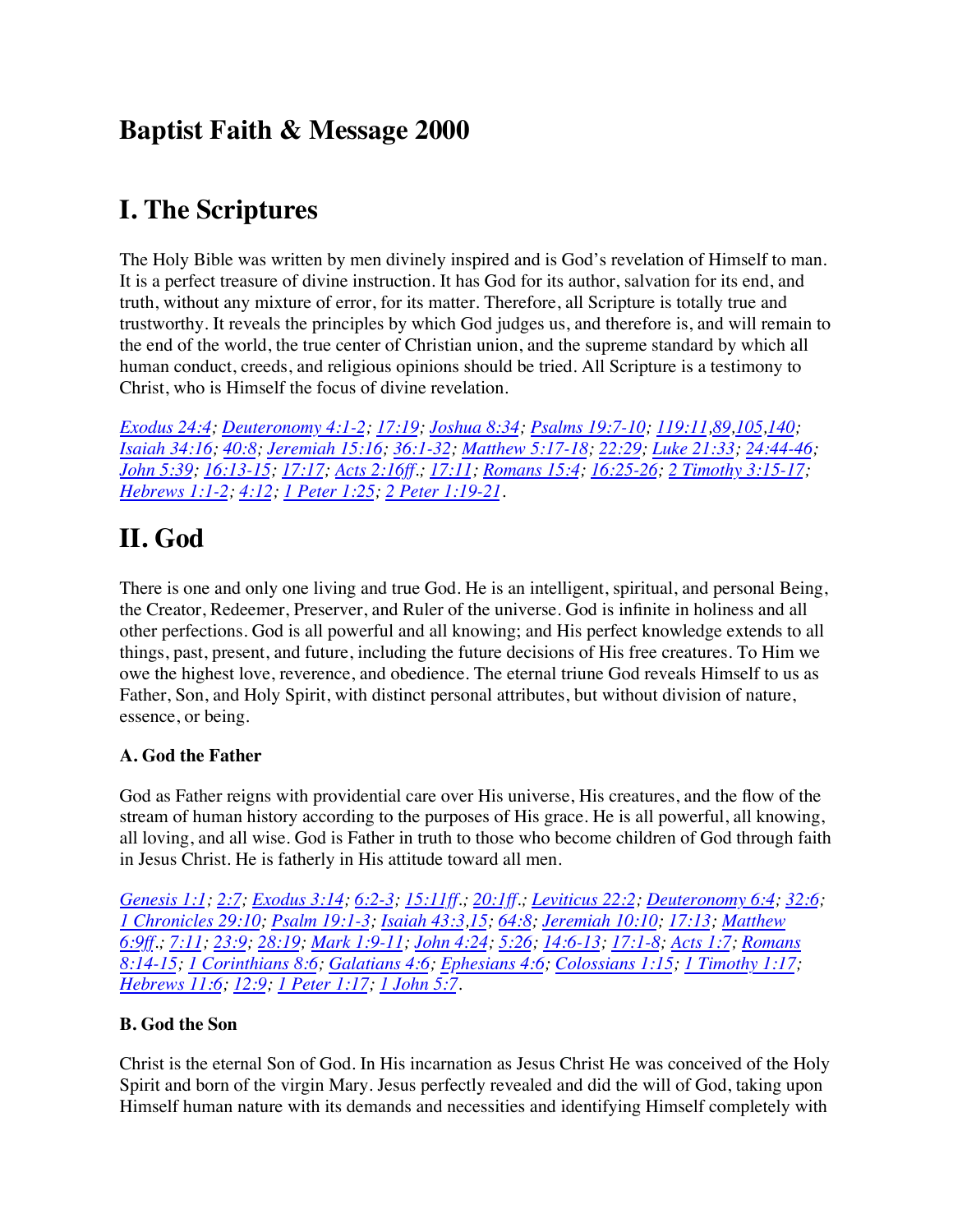mankind yet without sin. He honored the divine law by His personal obedience, and in His substitutionary death on the cross He made provision for the redemption of men from sin. He was raised from the dead with a glorified body and appeared to His disciples as the person who was with them before His crucifixion. He ascended into heaven and is now exalted at the right hand of God where He is the One Mediator, fully God, fully man, in whose Person is effected the reconciliation between God and man. He will return in power and glory to judge the world and to consummate His redemptive mission. He now dwells in all believers as the living and ever present Lord.

*[Genesis 18:1ff](https://biblia.com/bible/csb/Gen%2018.1ff).; [Psalms 2:7ff.](https://biblia.com/bible/csb/Ps%202.7ff); [110:1ff.](https://biblia.com/bible/csb/Psalms%20110.1ff); [Isaiah 7:14](https://biblia.com/bible/csb/Isa%207.14); [Isaiah 53:1-12;](https://biblia.com/bible/csb/Isa%2053.1-12) [Matthew 1:18-23;](https://biblia.com/bible/csb/Matt%201.18-23) [3:17](https://biblia.com/bible/csb/Matthew%203.17);*  8.29, 11:27, [14:33;](https://biblia.com/bible/csb/Matthew%2014.33) [16:16](https://biblia.com/bible/csb/Matthew%2016.16), 27, [17:5](https://biblia.com/bible/csb/Matthew%2017.5), 27, [28:1-6](https://biblia.com/bible/csb/Matthew%2028.1-6), 19, Mark 1:1, [3:11](https://biblia.com/bible/csb/Mark%203.11), [Luke 1:35](https://biblia.com/bible/csb/Luke%201.35), 4:41, 22:70, [24:46](https://biblia.com/bible/csb/Luke%2024.46), [John 1:1-18](https://biblia.com/bible/csb/John%201.1-18),29, [10:30](https://biblia.com/bible/csb/John%2010.30),38, 11:25-27, 12:44-50, 14:7-11, [16:15-16,](https://biblia.com/bible/csb/John%2016.15-16)[28](https://biblia.com/bible/csb/John%2016.28), [17:1-5,](https://biblia.com/bible/csb/John%2017.1-5) 21-22, *[20:1-20](https://biblia.com/bible/csb/John%2020.1-20)[,28;](https://biblia.com/bible/csb/John%2020.28) [Acts 1:9](https://biblia.com/bible/csb/Acts%201.9); [2:22-24;](https://biblia.com/bible/csb/Acts%202.22-24) [7:55-56;](https://biblia.com/bible/csb/Acts%207.55-56) [9:4-5,](https://biblia.com/bible/csb/Acts%209.4-5)[20;](https://biblia.com/bible/csb/Acts%209.20) [Romans 1:3-4;](https://biblia.com/bible/csb/Rom%201.3-4) [3:23-26;](https://biblia.com/bible/csb/Romans%203.23-26) [5:6-21;](https://biblia.com/bible/csb/Romans%205.6-21) [8:1-3](https://biblia.com/bible/csb/Romans%208.1-3)[,34;](https://biblia.com/bible/csb/Romans%208.34) [10:4](https://biblia.com/bible/csb/Romans%2010.4); [1 Corinthians 1:30;](https://biblia.com/bible/csb/1%20Cor%201.30) [2:2](https://biblia.com/bible/csb/1%20Corinthians%202.2); [8:6;](https://biblia.com/bible/csb/1%20Corinthians%208.6) [15:1-8,](https://biblia.com/bible/csb/1%20Corinthians%2015.1-8)[24-28](https://biblia.com/bible/csb/1%20Corinthians%2015.24-28); [2 Corinthians 5:19-21](https://biblia.com/bible/csb/2%20Cor%205.19-21); [8:9;](https://biblia.com/bible/csb/2%20Corinthians%208.9) [Galatians 4:4-5](https://biblia.com/bible/csb/Gal%204.4-5); [Ephesians 1:20;](https://biblia.com/bible/csb/Eph%201.20) [3:11](https://biblia.com/bible/csb/Ephesians%203.11); [4:7-10](https://biblia.com/bible/csb/Ephesians%204.7-10); [Philippians 2:5-11;](https://biblia.com/bible/csb/Phil%202.5-11) [Colossians 1:13-22](https://biblia.com/bible/csb/Col%201.13-22); [2:9;](https://biblia.com/bible/csb/Colossians%202.9) [1 Thessalonians](https://biblia.com/bible/csb/1%20Thess%204.14-18)  [4:14-18](https://biblia.com/bible/csb/1%20Thess%204.14-18); [1 Timothy 2:5-6;](https://biblia.com/bible/csb/1%20Tim%202.5-6) [3:16](https://biblia.com/bible/csb/1%20Timothy%203.16); [Titus 2:13-14;](https://biblia.com/bible/csb/Titus%202.13-14) [Hebrews 1:1-3;](https://biblia.com/bible/csb/Heb%201.1-3) [4:14-15;](https://biblia.com/bible/csb/Hebrews%204.14-15) [7:14-28;](https://biblia.com/bible/csb/Hebrews%207.14-28)*  [9:12-15](https://biblia.com/bible/csb/Hebrews%209.12-15), 24-28; [12:2;](https://biblia.com/bible/csb/Hebrews%2012.2) [13:8](https://biblia.com/bible/csb/Hebrews%2013.8); [1 Peter 2:21-25](https://biblia.com/bible/csb/1%20Pet%202.21-25); [3:22;](https://biblia.com/bible/csb/1%20Peter%203.22) [1 John 1:7-9;](https://biblia.com/bible/csb/1%20John%201.7-9) [3:2](https://biblia.com/bible/csb/1%20John%203.2); [4:14-15](https://biblia.com/bible/csb/1%20John%204.14-15); [5:9;](https://biblia.com/bible/csb/1%20John%205.9) [2 John 7-9;](https://biblia.com/bible/csb/2%20John%207-9) *[Revelation 1:13-16](https://biblia.com/bible/csb/Rev%201.13-16); [5:9-14](https://biblia.com/bible/csb/Revelation%205.9-14); [12:10-11](https://biblia.com/bible/csb/Revelation%2012.10-11); [13:8;](https://biblia.com/bible/csb/Revelation%2013.8) [19:16](https://biblia.com/bible/csb/Revelation%2019.16).*

#### **C. God the Holy Spirit**

The Holy Spirit is the Spirit of God, fully divine. He inspired holy men of old to write the Scriptures. Through illumination He enables men to understand truth. He exalts Christ. He convicts men of sin, of righteousness, and of judgment. He calls men to the Saviour, and effects regeneration. At the moment of regeneration He baptizes every believer into the Body of Christ. He cultivates Christian character, comforts believers, and bestows the spiritual gifts by which they serve God through His church. He seals the believer unto the day of final redemption. His presence in the Christian is the guarantee that God will bring the believer into the fullness of the stature of Christ. He enlightens and empowers the believer and the church in worship, evangelism, and service.

*[Genesis 1:2;](https://biblia.com/bible/csb/Gen%201.2) [Judges 14:6;](https://biblia.com/bible/csb/Judg%2014.6) [Job 26:13;](https://biblia.com/bible/csb/Job%2026.13) [Psalms 51:11;](https://biblia.com/bible/csb/Ps%2051.11) [139:7ff.](https://biblia.com/bible/csb/Psalms%20139.7ff); [Isaiah 61:1-3](https://biblia.com/bible/csb/Isa%2061.1-3); [Joel 2:28-32;](https://biblia.com/bible/csb/Joel%202.28-32)*  [Matthew 1:18](https://biblia.com/bible/csb/Matt%201.18), 3:16, [4:1](https://biblia.com/bible/csb/Matthew%204.1), [12:28-32](https://biblia.com/bible/csb/Matthew%2012.28-32), [28:19;](https://biblia.com/bible/csb/Matthew%2028.19) [Mark 1:10](https://biblia.com/bible/csb/Mark%201.10)[,12](https://biblia.com/bible/csb/Mark%201.12), [Luke 1:35](https://biblia.com/bible/csb/Luke%201.35); [4:1,](https://biblia.com/bible/csb/Luke%204.1)[18-19](https://biblia.com/bible/csb/Luke%204.18-19); [11:13](https://biblia.com/bible/csb/Luke%2011.13); [12:12;](https://biblia.com/bible/csb/Luke%2012.12) [24:49](https://biblia.com/bible/csb/Luke%2024.49); [John 4:24](https://biblia.com/bible/csb/John%204.24); [14:16-17](https://biblia.com/bible/csb/John%2014.16-17)[,26](https://biblia.com/bible/csb/John%2014.26); [15:26](https://biblia.com/bible/csb/John%2015.26); [16:7-14](https://biblia.com/bible/csb/John%2016.7-14); [Acts 1:8](https://biblia.com/bible/csb/Acts%201.8); [2:1-4](https://biblia.com/bible/csb/Acts%202.1-4)[,38](https://biblia.com/bible/csb/Acts%202.38); [4:31](https://biblia.com/bible/csb/Acts%204.31); [5:3;](https://biblia.com/bible/csb/Acts%205.3) [6:3](https://biblia.com/bible/csb/Acts%206.3); [7:55;](https://biblia.com/bible/csb/Acts%207.55) *[8:17](https://biblia.com/bible/csb/Acts%208.17)[,39](https://biblia.com/bible/csb/Acts%208.39); [10:44](https://biblia.com/bible/csb/Acts%2010.44); [13:2;](https://biblia.com/bible/csb/Acts%2013.2) [15:28](https://biblia.com/bible/csb/Acts%2015.28); [16:6](https://biblia.com/bible/csb/Acts%2016.6); [19:1-6;](https://biblia.com/bible/csb/Acts%2019.1-6) [Romans 8:9-11](https://biblia.com/bible/csb/Rom%208.9-11)[,14-16,](https://biblia.com/bible/csb/Romans%208.14-16)[26-27](https://biblia.com/bible/csb/Romans%208.26-27); [1 Corinthians 2:10-14](https://biblia.com/bible/csb/1%20Cor%202.10-14); [3:16](https://biblia.com/bible/csb/1%20Corinthians%203.16); [12:3-11](https://biblia.com/bible/csb/1%20Corinthians%2012.3-11)[,13](https://biblia.com/bible/csb/1%20Corinthians%2012.13); [Galatians 4:6;](https://biblia.com/bible/csb/Gal%204.6) [Ephesians 1:13-14](https://biblia.com/bible/csb/Eph%201.13-14); [4:30;](https://biblia.com/bible/csb/Ephesians%204.30) [5:18](https://biblia.com/bible/csb/Ephesians%205.18); [1 Thessalonians 5:19](https://biblia.com/bible/csb/1%20Thess%205.19); [1](https://biblia.com/bible/csb/1%20Tim%203.16)  [Timothy 3:16;](https://biblia.com/bible/csb/1%20Tim%203.16) [4:1](https://biblia.com/bible/csb/1%20Timothy%204.1); [2 Timothy 1:14](https://biblia.com/bible/csb/2%20Tim%201.14); [3:16](https://biblia.com/bible/csb/2%20Timothy%203.16); [Hebrews 9:8,](https://biblia.com/bible/csb/Heb%209.8)[14](https://biblia.com/bible/csb/Hebrews%209.14); [2 Peter 1:21;](https://biblia.com/bible/csb/2%20Pet%201.21) [1 John 4:13;](https://biblia.com/bible/csb/1%20John%204.13) [5:6-7](https://biblia.com/bible/csb/1%20John%205.6-7); [Revelation 1:10;](https://biblia.com/bible/csb/Rev%201.10) [22:17.](https://biblia.com/bible/csb/Revelation%2022.17)*

#### **III. Man**

Man is the special creation of God, made in His own image. He created them male and female as the crowning work of His creation. The gift of gender is thus part of the goodness of God's creation. In the beginning man was innocent of sin and was endowed by his Creator with freedom of choice. By his free choice man sinned against God and brought sin into the human race. Through the temptation of Satan man transgressed the command of God, and fell from his original innocence whereby his posterity inherit a nature and an environment inclined toward sin.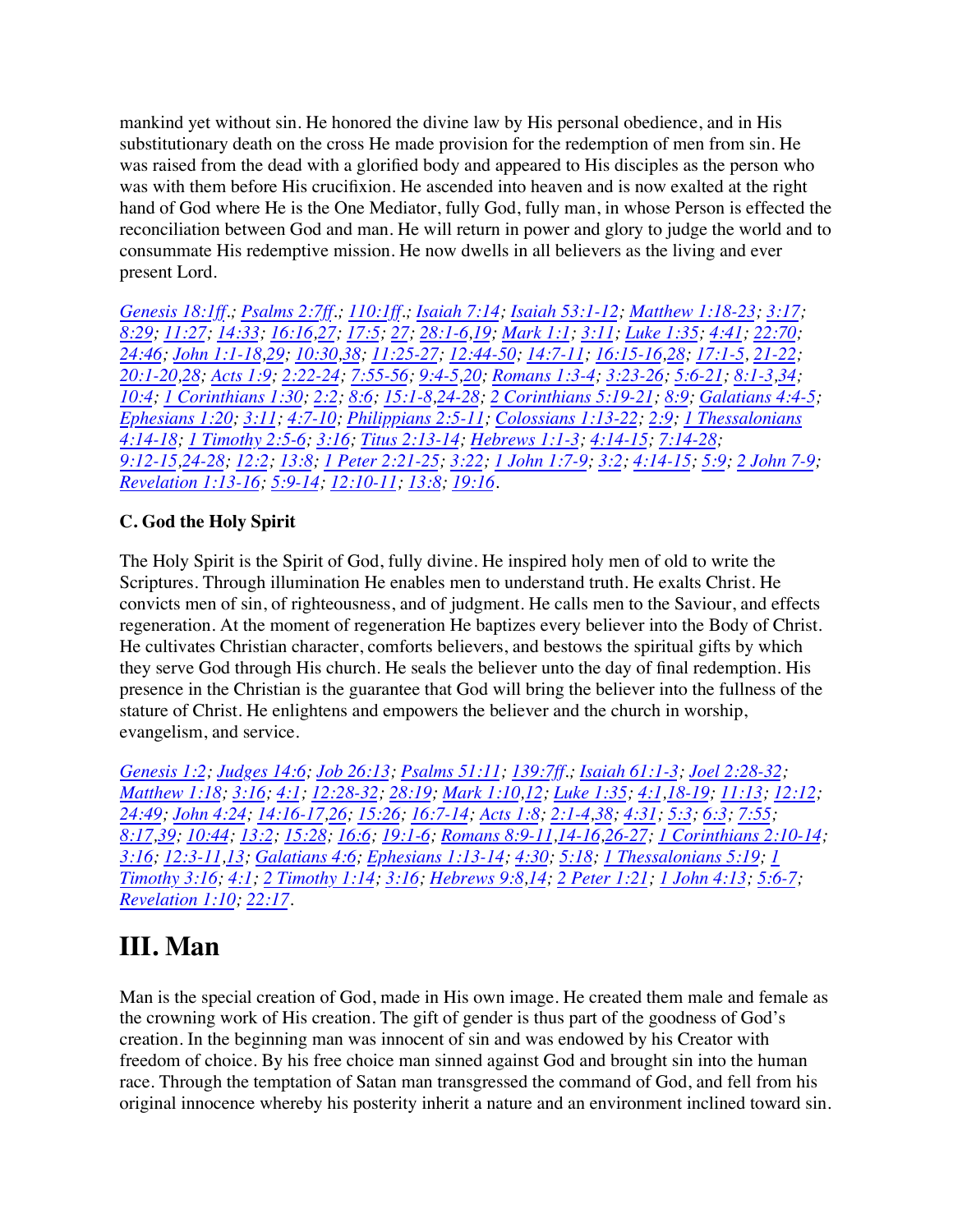Therefore, as soon as they are capable of moral action, they become transgressors and are under condemnation. Only the grace of God can bring man into His holy fellowship and enable man to fulfill the creative purpose of God. The sacredness of human personality is evident in that God created man in His own image, and in that Christ died for man; therefore, every person of every race possesses full dignity and is worthy of respect and Christian love.

[Genesis 1:26-30](https://biblia.com/bible/csb/Gen%201.26-30); [2:5,](https://biblia.com/bible/csb/Genesis%202.5)[7](https://biblia.com/bible/csb/Genesis%202.7)[,18-22;](https://biblia.com/bible/csb/Genesis%202.18-22) [3;](https://biblia.com/bible/csb/Genesis%202.3) [9:6](https://biblia.com/bible/csb/Genesis%209.6); [Psalms 1;](https://biblia.com/bible/csb/Ps%201) [8:3-6](https://biblia.com/bible/csb/Psalms%208.3-6); [32:1-5](https://biblia.com/bible/csb/Psalms%2032.1-5); [51:5;](https://biblia.com/bible/csb/Psalms%2051.5) [Isaiah 6:5](https://biblia.com/bible/csb/Isa%206.5); [Jeremiah 17:5](https://biblia.com/bible/csb/Jer%2017.5); *[Matthew 16:26](https://biblia.com/bible/csb/Matt%2016.26); [Acts 17:26-31](https://biblia.com/bible/csb/Acts%2017.26-31); [Romans 1:19-32](https://biblia.com/bible/csb/Rom%201.19-32); [3:10-18](https://biblia.com/bible/csb/Romans%203.10-18)[,23](https://biblia.com/bible/csb/Romans%203.23); [5:6,](https://biblia.com/bible/csb/Romans%205.6)[12](https://biblia.com/bible/csb/Romans%205.12)[,19;](https://biblia.com/bible/csb/Romans%205.19) [6:6](https://biblia.com/bible/csb/Romans%206.6); [7:14-25](https://biblia.com/bible/csb/Romans%207.14-25); [8:14-18](https://biblia.com/bible/csb/Romans%208.14-18)[,29;](https://biblia.com/bible/csb/Romans%208.29) [1 Corinthians 1:21-31;](https://biblia.com/bible/csb/1%20Cor%201.21-31) [15:19,](https://biblia.com/bible/csb/1%20Corinthians%2015.19)[21-22](https://biblia.com/bible/csb/1%20Corinthians%2015.21-22); [Ephesians 2:1-22;](https://biblia.com/bible/csb/Eph%202.1-22) [Colossians 1:21-22](https://biblia.com/bible/csb/Col%201.21-22); [3:9-11](https://biblia.com/bible/csb/Colossians%203.9-11).*

### **IV. Salvation**

Salvation involves the redemption of the whole man, and is offered freely to all who accept Jesus Christ as Lord and Saviour, who by His own blood obtained eternal redemption for the believer. In its broadest sense salvation includes regeneration, justification, sanctification, and glorification. There is no salvation apart from personal faith in Jesus Christ as Lord.

A. Regeneration, or the new birth, is a work of God's grace whereby believers become new creatures in Christ Jesus. It is a change of heart wrought by the Holy Spirit through conviction of sin, to which the sinner responds in repentance toward God and faith in the Lord Jesus Christ. Repentance and faith are inseparable experiences of grace.

Repentance is a genuine turning from sin toward God. Faith is the acceptance of Jesus Christ and commitment of the entire personality to Him as Lord and Saviour.

B. Justification is God's gracious and full acquittal upon principles of His righteousness of all sinners who repent and believe in Christ. Justification brings the believer unto a relationship of peace and favor with God.

C. Sanctification is the experience, beginning in regeneration, by which the believer is set apart to God's purposes, and is enabled to progress toward moral and spiritual maturity through the presence and power of the Holy Spirit dwelling in him. Growth in grace should continue throughout the regenerate person's life.

D. Glorification is the culmination of salvation and is the final blessed and abiding state of the redeemed.

*[Genesis 3:15;](https://biblia.com/bible/csb/Gen%203.15) [Exodus 3:14-17](https://biblia.com/bible/csb/Exod%203.14-17); [6:2-8](https://biblia.com/bible/csb/Exodus%206.2-8); [Matthew 1:21;](https://biblia.com/bible/csb/Matt%201.21) [4:17](https://biblia.com/bible/csb/Matthew%204.17); [16:21-26](https://biblia.com/bible/csb/Matthew%2016.21-26); [27:22-28:6;](https://biblia.com/bible/csb/Matthew%2027.22-28.6) [Luke](https://biblia.com/bible/csb/Luke%201.68-69)  [1:68-69](https://biblia.com/bible/csb/Luke%201.68-69); [2:28-32](https://biblia.com/bible/csb/Luke%202.28-32); [John 1:11-14,](https://biblia.com/bible/csb/John%201.11-14)[29;](https://biblia.com/bible/csb/John%201.29) [3:3-21,](https://biblia.com/bible/csb/John%203.3-21)[36;](https://biblia.com/bible/csb/John%203.36) [5:24;](https://biblia.com/bible/csb/John%205.24) [10:9](https://biblia.com/bible/csb/John%2010.9)[,28-29;](https://biblia.com/bible/csb/John%2010.28-29) [15:1-16;](https://biblia.com/bible/csb/John%2015.1-16) [17:17;](https://biblia.com/bible/csb/John%2017.17) [Acts 2:21](https://biblia.com/bible/csb/Acts%202.21);*   $\overline{4:12, 15:11, 16:30-31, 17:30-31, 20:32, Romas 1:16-18, 2:4, 3:23-25, 4:3ff, 5:8-10, 6:1-23,$  $\overline{4:12, 15:11, 16:30-31, 17:30-31, 20:32, Romas 1:16-18, 2:4, 3:23-25, 4:3ff, 5:8-10, 6:1-23,$  $\overline{4:12, 15:11, 16:30-31, 17:30-31, 20:32, Romas 1:16-18, 2:4, 3:23-25, 4:3ff, 5:8-10, 6:1-23,$  $\overline{4:12, 15:11, 16:30-31, 17:30-31, 20:32, Romas 1:16-18, 2:4, 3:23-25, 4:3ff, 5:8-10, 6:1-23,$  $\overline{4:12, 15:11, 16:30-31, 17:30-31, 20:32, Romas 1:16-18, 2:4, 3:23-25, 4:3ff, 5:8-10, 6:1-23,$  $\overline{4:12, 15:11, 16:30-31, 17:30-31, 20:32, Romas 1:16-18, 2:4, 3:23-25, 4:3ff, 5:8-10, 6:1-23,$  $\overline{4:12, 15:11, 16:30-31, 17:30-31, 20:32, Romas 1:16-18, 2:4, 3:23-25, 4:3ff, 5:8-10, 6:1-23,$  $\overline{4:12, 15:11, 16:30-31, 17:30-31, 20:32, Romas 1:16-18, 2:4, 3:23-25, 4:3ff, 5:8-10, 6:1-23,$  $\overline{4:12, 15:11, 16:30-31, 17:30-31, 20:32, Romas 1:16-18, 2:4, 3:23-25, 4:3ff, 5:8-10, 6:1-23,$  $\overline{4:12, 15:11, 16:30-31, 17:30-31, 20:32, Romas 1:16-18, 2:4, 3:23-25, 4:3ff, 5:8-10, 6:1-23,$  $\overline{4:12, 15:11, 16:30-31, 17:30-31, 20:32, Romas 1:16-18, 2:4, 3:23-25, 4:3ff, 5:8-10, 6:1-23,$ *[8:1-18](https://biblia.com/bible/csb/Romans%208.1-18)[,29-39;](https://biblia.com/bible/csb/Romans%208.29-39) [10:9-10,](https://biblia.com/bible/csb/Romans%2010.9-10)[13](https://biblia.com/bible/csb/Romans%2010.13); [13:11-14](https://biblia.com/bible/csb/Romans%2013.11-14); [1 Corinthians 1:18,](https://biblia.com/bible/csb/1%20Cor%201.18)[30](https://biblia.com/bible/csb/1%20Corinthians%201.30); [6:19-20](https://biblia.com/bible/csb/1%20Corinthians%206.19-20); [15:10](https://biblia.com/bible/csb/1%20Corinthians%2015.10); [2 Corinthians](https://biblia.com/bible/csb/2%20Cor%205.17-20)  [5:17-20](https://biblia.com/bible/csb/2%20Cor%205.17-20); [Galatians 2:20;](https://biblia.com/bible/csb/Gal%202.20) [3:13](https://biblia.com/bible/csb/Galatians%203.13); [5:22-25](https://biblia.com/bible/csb/Galatians%205.22-25); [6:15;](https://biblia.com/bible/csb/Galatians%206.15) [Ephesians 1:7](https://biblia.com/bible/csb/Eph%201.7); [2:8-22;](https://biblia.com/bible/csb/Ephesians%202.8-22) [4:11-16;](https://biblia.com/bible/csb/Ephesians%204.11-16) [Philippians](https://biblia.com/bible/csb/Phil%202.12-13)  [2:12-13](https://biblia.com/bible/csb/Phil%202.12-13); [Colossians 1:9-22;](https://biblia.com/bible/csb/Col%201.9-22) [3:1ff.](https://biblia.com/bible/csb/Colossians%203.1ff); [1 Thessalonians 5:23-24;](https://biblia.com/bible/csb/1%20Thess%205.23-24) [2 Timothy 1:12](https://biblia.com/bible/csb/2%20Tim%201.12); [Titus 2:11-14;](https://biblia.com/bible/csb/Titus%202.11-14) [Hebrews 2:1-3](https://biblia.com/bible/csb/Heb%202.1-3); [5:8-9](https://biblia.com/bible/csb/Hebrews%205.8-9); [9:24-28](https://biblia.com/bible/csb/Hebrews%209.24-28); [11:1-12:8](https://biblia.com/bible/csb/Hebrews%2011.1-12.8)[,14;](https://biblia.com/bible/csb/Hebrews%2011.14) [James 2:14-26](https://biblia.com/bible/csb/James%202.14-26); [1 Peter 1:2-23;](https://biblia.com/bible/csb/1%20Pet%201.2-23) [1 John 1:6-2:11](https://biblia.com/bible/csb/1%20John%201.6-2.11); [Revelation 3:20;](https://biblia.com/bible/csb/Rev%203.20) [21:1-22:5](https://biblia.com/bible/csb/Revelation%2021.1-22.5).*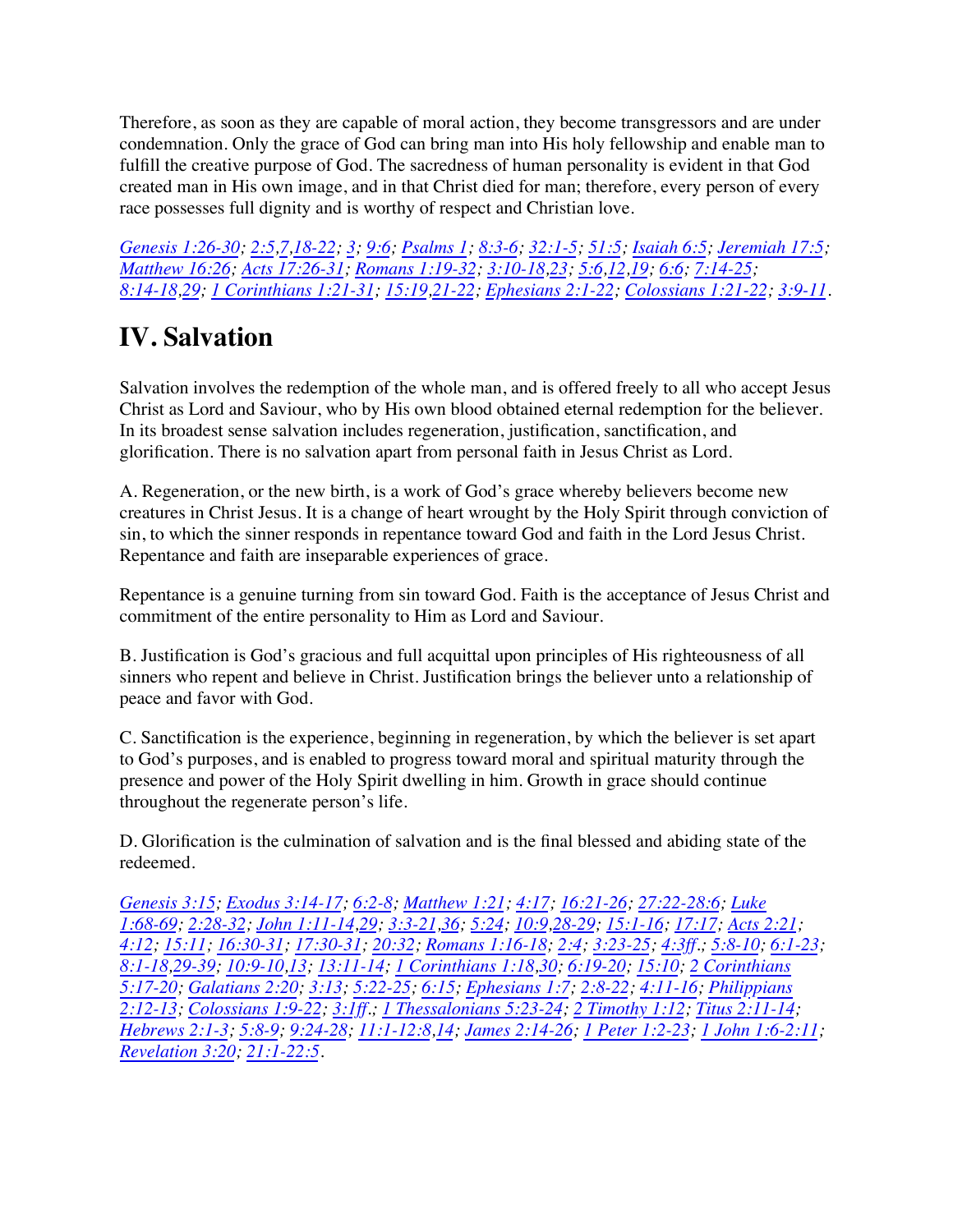### **V. God's Purpose of Grace**

Election is the gracious purpose of God, according to which He regenerates, justifies, sanctifies, and glorifies sinners. It is consistent with the free agency of man, and comprehends all the means in connection with the end. It is the glorious display of God's sovereign goodness, and is infinitely wise, holy, and unchangeable. It excludes boasting and promotes humility.

All true believers endure to the end. Those whom God has accepted in Christ, and sanctified by His Spirit, will never fall away from the state of grace, but shall persevere to the end. Believers may fall into sin through neglect and temptation, whereby they grieve the Spirit, impair their graces and comforts, and bring reproach on the cause of Christ and temporal judgments on themselves; yet they shall be kept by the power of God through faith unto salvation.

*[Genesis 12:1-3](https://biblia.com/bible/csb/Gen%2012.1-3); [Exodus 19:5-8](https://biblia.com/bible/csb/Exod%2019.5-8); [1 Samuel 8:4-7,](https://biblia.com/bible/csb/1%20Sam%208.4-7)[19-22](https://biblia.com/bible/csb/1%20Samuel%208.19-22); [Isaiah 5:1-7;](https://biblia.com/bible/csb/Isa%205.1-7) [Jeremiah 31:31ff](https://biblia.com/bible/csb/Jer%2031.31ff).; [Matthew 16:18-19](https://biblia.com/bible/csb/Matt%2016.18-19); [21:28-45;](https://biblia.com/bible/csb/Matthew%2021.28-45) [24:22](https://biblia.com/bible/csb/Matthew%2024.22)[,31;](https://biblia.com/bible/csb/Matthew%2024.31) [25:34](https://biblia.com/bible/csb/Matthew%2025.34); [Luke 1:68-79;](https://biblia.com/bible/csb/Luke%201.68-79) [2:29-32](https://biblia.com/bible/csb/Luke%202.29-32); [19:41-44;](https://biblia.com/bible/csb/Luke%2019.41-44) [24:44-48;](https://biblia.com/bible/csb/Luke%2024.44-48) [John 1:12-14;](https://biblia.com/bible/csb/John%201.12-14) [3:16](https://biblia.com/bible/csb/John%203.16); [5:24;](https://biblia.com/bible/csb/John%205.24) [6:44-45,](https://biblia.com/bible/csb/John%206.44-45)[65](https://biblia.com/bible/csb/John%206.65); [10:27-29](https://biblia.com/bible/csb/John%2010.27-29); [15:16;](https://biblia.com/bible/csb/John%2015.16) [17:6,](https://biblia.com/bible/csb/John%2017.6)[12,](https://biblia.com/bible/csb/John%2017.12)[17-18;](https://biblia.com/bible/csb/John%2017.17-18) [Acts 20:32](https://biblia.com/bible/csb/Acts%2020.32); [Romans](https://biblia.com/bible/csb/Rom%205.9-10)  [5:9-10](https://biblia.com/bible/csb/Rom%205.9-10); [8:28-39](https://biblia.com/bible/csb/Romans%208.28-39); [10:12-15](https://biblia.com/bible/csb/Romans%2010.12-15); [11:5-7](https://biblia.com/bible/csb/Romans%2011.5-7)[,26-36;](https://biblia.com/bible/csb/Romans%2011.26-36) [1 Corinthians 1:1-2;](https://biblia.com/bible/csb/1%20Cor%201.1-2) [15:24-28;](https://biblia.com/bible/csb/1%20Corinthians%2015.24-28) [Ephesians 1:4-23](https://biblia.com/bible/csb/Eph%201.4-23); [2:1-10](https://biblia.com/bible/csb/Ephesians%202.1-10); [3:1-11](https://biblia.com/bible/csb/Ephesians%203.1-11); [Colossians 1:12-14;](https://biblia.com/bible/csb/Col%201.12-14) [2 Thessalonians 2:13-14;](https://biblia.com/bible/csb/2%20Thess%202.13-14) [2 Timothy 1:12;](https://biblia.com/bible/csb/2%20Tim%201.12) [2:10](https://biblia.com/bible/csb/2%20Timothy%202.10),[19;](https://biblia.com/bible/csb/2%20Timothy%202.19) [Hebrews 11:39–12:2](https://biblia.com/bible/csb/Heb%2011.39%E2%80%9312.2); [James 1:12](https://biblia.com/bible/csb/James%201.12); [1 Peter 1:2-5,](https://biblia.com/bible/csb/1%20Pet%201.2-5)[13](https://biblia.com/bible/csb/1%20Peter%201.13); [2:4-10](https://biblia.com/bible/csb/1%20Peter%202.4-10); [1 John 1:7-9](https://biblia.com/bible/csb/1%20John%201.7-9); [2:19;](https://biblia.com/bible/csb/1%20John%202.19) [3:2](https://biblia.com/bible/csb/1%20John%203.2).*

## **VI. The Church**

A New Testament church of the Lord Jesus Christ is an autonomous local congregation of baptized believers, associated by covenant in the faith and fellowship of the gospel; observing the two ordinances of Christ, governed by His laws, exercising the gifts, rights, and privileges invested in them by His Word, and seeking to extend the gospel to the ends of the earth. Each congregation operates under the Lordship of Christ through democratic processes. In such a congregation each member is responsible and accountable to Christ as Lord. Its scriptural officers are pastors and deacons. While both men and women are gifted for service in the church, the office of pastor is limited to men as qualified by Scripture.

The New Testament speaks also of the church as the Body of Christ which includes all of the redeemed of all the ages, believers from every tribe, and tongue, and people, and nation.

*[Matthew 16:15-19](https://biblia.com/bible/csb/Matt%2016.15-19); [18:15-20;](https://biblia.com/bible/csb/Matthew%2018.15-20) [Acts 2:41-42](https://biblia.com/bible/csb/Acts%202.41-42)[,47;](https://biblia.com/bible/csb/Acts%202.47) [5:11-14;](https://biblia.com/bible/csb/Acts%205.11-14) [6:3-6](https://biblia.com/bible/csb/Acts%206.3-6); [13:1-3](https://biblia.com/bible/csb/Acts%2013.1-3); [14:23,](https://biblia.com/bible/csb/Acts%2014.23)[27](https://biblia.com/bible/csb/Acts%2014.27); [15:1-30](https://biblia.com/bible/csb/Acts%2015.1-30); [16:5](https://biblia.com/bible/csb/Acts%2016.5); [20:28;](https://biblia.com/bible/csb/Acts%2020.28) [Romans 1:7;](https://biblia.com/bible/csb/Rom%201.7) [1 Corinthians 1:2](https://biblia.com/bible/csb/1%20Cor%201.2); [3:16;](https://biblia.com/bible/csb/1%20Corinthians%203.16) [5:4-5](https://biblia.com/bible/csb/1%20Corinthians%205.4-5); [7:17](https://biblia.com/bible/csb/1%20Corinthians%207.17); [9:13-14;](https://biblia.com/bible/csb/1%20Corinthians%209.13-14) [12](https://biblia.com/bible/csb/1%20Corinthians%209.12); [Ephesians](https://biblia.com/bible/csb/Eph%201.22-23)  [1:22-23](https://biblia.com/bible/csb/Eph%201.22-23); [2:19-22](https://biblia.com/bible/csb/Ephesians%202.19-22); [3:8-11](https://biblia.com/bible/csb/Ephesians%203.8-11)[,21;](https://biblia.com/bible/csb/Ephesians%203.21) [5:22-32](https://biblia.com/bible/csb/Ephesians%205.22-32); [Philippians 1:1;](https://biblia.com/bible/csb/Phil%201.1) [Colossians 1:18;](https://biblia.com/bible/csb/Col%201.18) [1 Timothy 2:9-14](https://biblia.com/bible/csb/1%20Tim%202.9-14); [3:1-15](https://biblia.com/bible/csb/1%20Timothy%203.1-15); [4:14;](https://biblia.com/bible/csb/1%20Timothy%204.14) [Hebrews 11:39-40](https://biblia.com/bible/csb/Heb%2011.39-40); [1 Peter 5:1-4;](https://biblia.com/bible/csb/1%20Pet%205.1-4) [Revelation 2-3](https://biblia.com/bible/csb/Rev%202-3); [21:2-3.](https://biblia.com/bible/csb/Revelation%2021.2-3)*

# **VII. Baptism and the Lord's Supper**

Christian baptism is the immersion of a believer in water in the name of the Father, the Son, and the Holy Spirit. It is an act of obedience symbolizing the believer's faith in a crucified, buried, and risen Saviour, the believer's death to sin, the burial of the old life, and the resurrection to walk in newness of life in Christ Jesus. It is a testimony to his faith in the final resurrection of the dead. Being a church ordinance, it is prerequisite to the privileges of church membership and to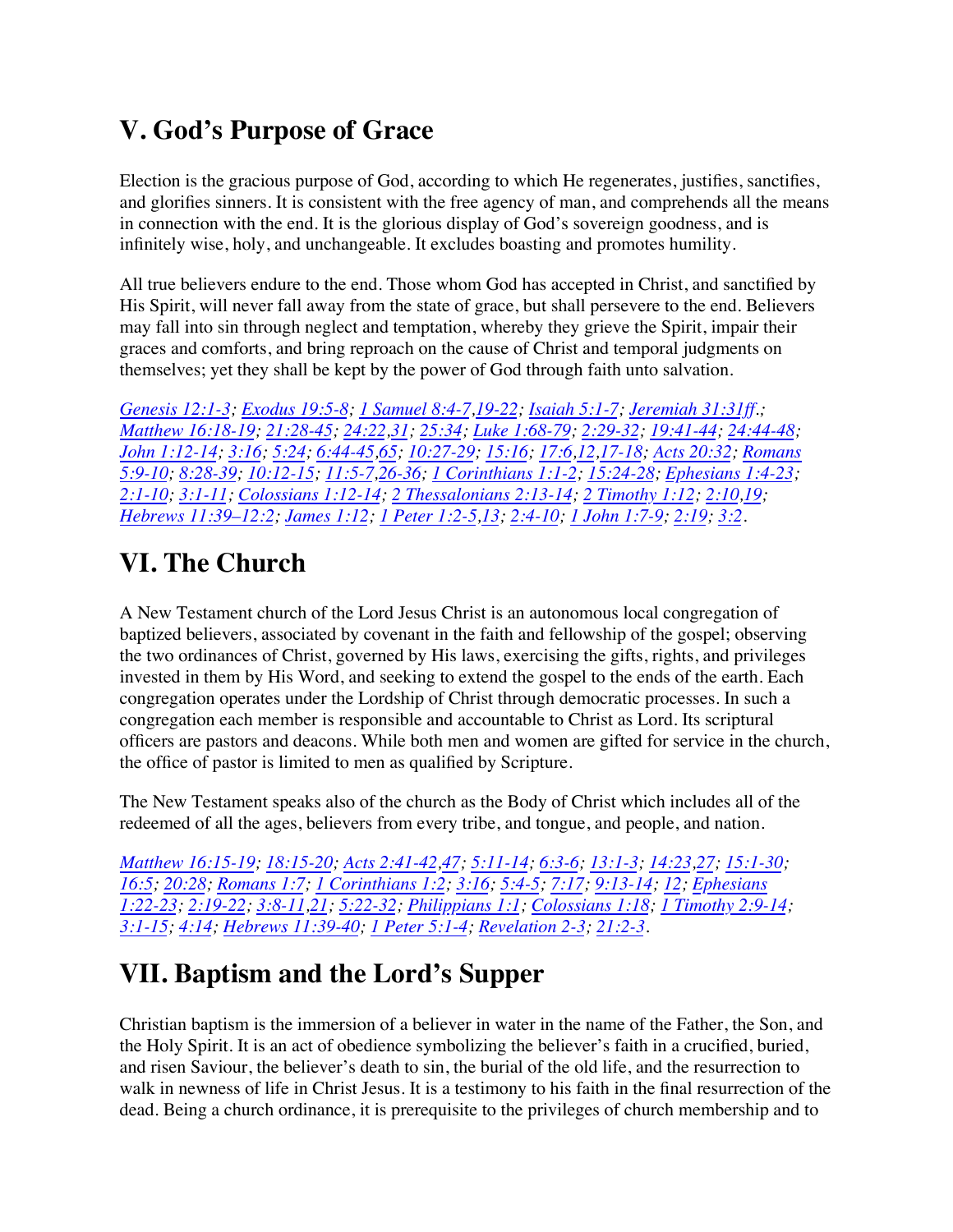the Lord's Supper.

The Lord's Supper is a symbolic act of obedience whereby members of the church, through partaking of the bread and the fruit of the vine, memorialize the death of the Redeemer and anticipate His second coming.

*[Matthew 3:13-17](https://biblia.com/bible/csb/Matt%203.13-17); [26:26-30](https://biblia.com/bible/csb/Matthew%2026.26-30); [28:19-20;](https://biblia.com/bible/csb/Matthew%2028.19-20) [Mark 1:9-11;](https://biblia.com/bible/csb/Mark%201.9-11) [14:22-26](https://biblia.com/bible/csb/Mark%2014.22-26); [Luke 3:21-22](https://biblia.com/bible/csb/Luke%203.21-22); [22:19-20](https://biblia.com/bible/csb/Luke%2022.19-20); [John](https://biblia.com/bible/csb/John%203.23)  [3:23](https://biblia.com/bible/csb/John%203.23); [Acts 2:41-42;](https://biblia.com/bible/csb/Acts%202.41-42) [8:35-39;](https://biblia.com/bible/csb/Acts%208.35-39) [16:30-33;](https://biblia.com/bible/csb/Acts%2016.30-33) [20:7;](https://biblia.com/bible/csb/Acts%2020.7) [Romans 6:3-5](https://biblia.com/bible/csb/Rom%206.3-5); [1 Corinthians 10:16](https://biblia.com/bible/csb/1%20Cor%2010.16)[,21;](https://biblia.com/bible/csb/1%20Corinthians%2010.21) [11:23-29;](https://biblia.com/bible/csb/1%20Corinthians%2011.23-29) [Colossians 2:12.](https://biblia.com/bible/csb/Col%202.12)*

# **VIII. The Lord's Day**

The first day of the week is the Lord's Day. It is a Christian institution for regular observance. It commemorates the resurrection of Christ from the dead and should include exercises of worship and spiritual devotion, both public and private. Activities on the Lord's Day should be commensurate with the Christian's conscience under the Lordship of Jesus Christ.

*[Exodus 20:8-11;](https://biblia.com/bible/csb/Exod%2020.8-11) [Matthew 12:1-12;](https://biblia.com/bible/csb/Matt%2012.1-12) [28:1ff.](https://biblia.com/bible/csb/Matthew%2028.1ff); [Mark 2:27-28](https://biblia.com/bible/csb/Mark%202.27-28); [16:1-7](https://biblia.com/bible/csb/Mark%2016.1-7); [Luke 24:1-3](https://biblia.com/bible/csb/Luke%2024.1-3)[,33-36](https://biblia.com/bible/csb/Luke%2024.33-36); [John](https://biblia.com/bible/csb/John%204.21-24)  [4:21-24](https://biblia.com/bible/csb/John%204.21-24); [20:1](https://biblia.com/bible/csb/John%2020.1)[,19-28;](https://biblia.com/bible/csb/John%2020.19-28) [Acts 20:7](https://biblia.com/bible/csb/Acts%2020.7); [Romans 14:5-10](https://biblia.com/bible/csb/Rom%2014.5-10); [I Corinthians 16:1-2](https://biblia.com/bible/csb/1%20Cor%2016.1-2); [Colossians 2:16](https://biblia.com/bible/csb/Col%202.16); [3:16;](https://biblia.com/bible/csb/Colossians%203.16) [Revelation 1:10.](https://biblia.com/bible/csb/Rev%201.10)*

## **IX. The Kingdom**

The Kingdom of God includes both His general sovereignty over the universe and His particular kingship over men who willfully acknowledge Him as King. Particularly the Kingdom is the realm of salvation into which men enter by trustful, childlike commitment to Jesus Christ. Christians ought to pray and to labor that the Kingdom may come and God's will be done on earth. The full consummation of the Kingdom awaits the return of Jesus Christ and the end of this age.

*[Genesis 1:1;](https://biblia.com/bible/csb/Gen%201.1) [Isaiah 9:6-7](https://biblia.com/bible/csb/Isa%209.6-7); [Jeremiah 23:5-6](https://biblia.com/bible/csb/Jer%2023.5-6); [Matthew 3:2;](https://biblia.com/bible/csb/Matt%203.2) [4:8-10,](https://biblia.com/bible/csb/Matthew%204.8-10)[23;](https://biblia.com/bible/csb/Matthew%204.23) [12:25-28](https://biblia.com/bible/csb/Matthew%2012.25-28); [13:1-52;](https://biblia.com/bible/csb/Matthew%2013.1-52)*  [25:31-46;](https://biblia.com/bible/csb/Matthew%2025.31-46) [26:29](https://biblia.com/bible/csb/Matthew%2026.29); [Mark 1:14-15;](https://biblia.com/bible/csb/Mark%201.14-15) [9:1](https://biblia.com/bible/csb/Mark%209.1); [Luke 4:43](https://biblia.com/bible/csb/Luke%204.43); [8:1;](https://biblia.com/bible/csb/Luke%208.1) [9:2](https://biblia.com/bible/csb/Luke%209.2); [12:31-32](https://biblia.com/bible/csb/Luke%2012.31-32); [17:20-21](https://biblia.com/bible/csb/Luke%2017.20-21); [23:42](https://biblia.com/bible/csb/Luke%2023.42); [John 3:3;](https://biblia.com/bible/csb/John%203.3) *[18:36](https://biblia.com/bible/csb/John%2018.36); [Acts 1:6-7;](https://biblia.com/bible/csb/Acts%201.6-7) [17:22-31;](https://biblia.com/bible/csb/Acts%2017.22-31) [Romans 5:17;](https://biblia.com/bible/csb/Rom%205.17) [8:19](https://biblia.com/bible/csb/Romans%208.19); [1 Corinthians 15:24-28](https://biblia.com/bible/csb/1%20Cor%2015.24-28); [Colossians 1:13;](https://biblia.com/bible/csb/Col%201.13) [Hebrews 11:10](https://biblia.com/bible/csb/Heb%2011.10),[16;](https://biblia.com/bible/csb/Hebrews%2011.16) [12:28;](https://biblia.com/bible/csb/Hebrews%2012.28) [1 Peter 2:4-10](https://biblia.com/bible/csb/1%20Pet%202.4-10); [4:13;](https://biblia.com/bible/csb/1%20Peter%204.13) [Revelation 1:6](https://biblia.com/bible/csb/Rev%201.6)[,9](https://biblia.com/bible/csb/Revelation%201.9); [5:10;](https://biblia.com/bible/csb/Revelation%205.10) [11:15;](https://biblia.com/bible/csb/Revelation%2011.15) [21-22](https://biblia.com/bible/csb/Revelation%2011.21-22).*

## **X. Last Things**

God, in His own time and in His own way, will bring the world to its appropriate end. According to His promise, Jesus Christ will return personally and visibly in glory to the earth; the dead will be raised; and Christ will judge all men in righteousness. The unrighteous will be consigned to Hell, the place of everlasting punishment. The righteous in their resurrected and glorified bodies will receive their reward and will dwell forever in Heaven with the Lord.

[Isaiah 2:4;](https://biblia.com/bible/csb/Isa%202.4) [11:9](https://biblia.com/bible/csb/Isaiah%2011.9); [Matthew 16:27;](https://biblia.com/bible/csb/Matt%2016.27) [18:8-9;](https://biblia.com/bible/csb/Matthew%2018.8-9) [19:28;](https://biblia.com/bible/csb/Matthew%2019.28) [24:27](https://biblia.com/bible/csb/Matthew%2024.27)[,30,](https://biblia.com/bible/csb/Matthew%2024.30)[36,](https://biblia.com/bible/csb/Matthew%2024.36)[44](https://biblia.com/bible/csb/Matthew%2024.44); [25:31-46](https://biblia.com/bible/csb/Matthew%2025.31-46); [26:64](https://biblia.com/bible/csb/Matthew%2026.64); [Mark 8:38](https://biblia.com/bible/csb/Mark%208.38); *[9:43-48](https://biblia.com/bible/csb/Mark%209.43-48); [Luke 12:40](https://biblia.com/bible/csb/Luke%2012.40)[,48;](https://biblia.com/bible/csb/Luke%2012.48) [16:19-26;](https://biblia.com/bible/csb/Luke%2016.19-26) [17:22-37;](https://biblia.com/bible/csb/Luke%2017.22-37) [21:27-28;](https://biblia.com/bible/csb/Luke%2021.27-28) [John 14:1-3;](https://biblia.com/bible/csb/John%2014.1-3) [Acts 1:11](https://biblia.com/bible/csb/Acts%201.11); [17:31](https://biblia.com/bible/csb/Acts%2017.31); [Romans](https://biblia.com/bible/csb/Rom%2014.10)  [14:10](https://biblia.com/bible/csb/Rom%2014.10); [1 Corinthians 4:5;](https://biblia.com/bible/csb/1%20Cor%204.5) [15:24-28,](https://biblia.com/bible/csb/1%20Corinthians%2015.24-28)[35-58;](https://biblia.com/bible/csb/1%20Corinthians%2015.35-58) [2 Corinthians 5:10](https://biblia.com/bible/csb/2%20Cor%205.10); [Philippians 3:20-21](https://biblia.com/bible/csb/Phil%203.20-21); [Colossians](https://biblia.com/bible/csb/Col%201.5)*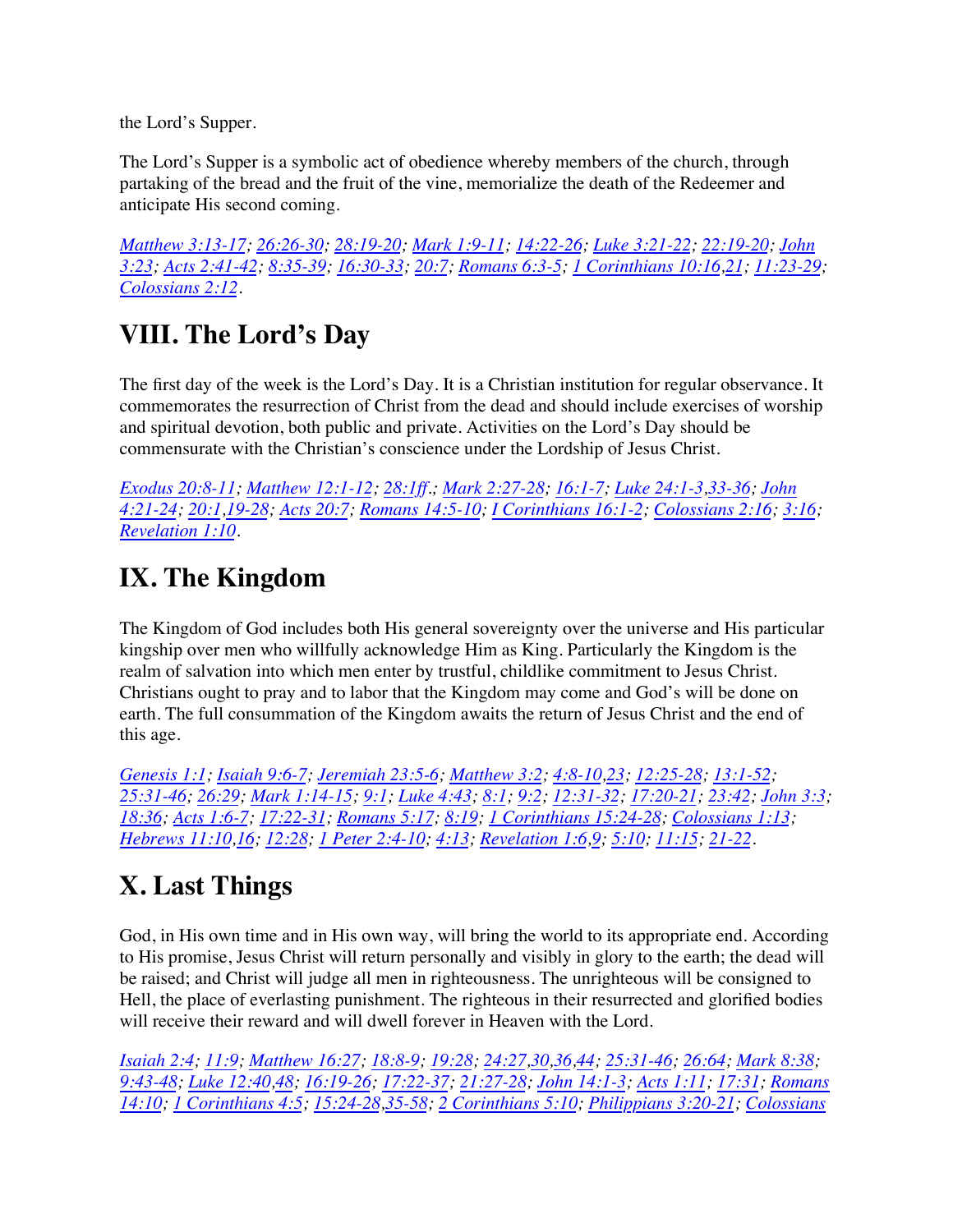*[1:5;](https://biblia.com/bible/csb/Col%201.5) [3:4](https://biblia.com/bible/csb/Colossians%203.4); [1 Thessalonians 4:14-18](https://biblia.com/bible/csb/1%20Thess%204.14-18); [5:1ff](https://biblia.com/bible/csb/1%20Thessalonians%205.1ff).; [2 Thessalonians 1:7ff](https://biblia.com/bible/csb/2%20Thess%201.7ff).; [2;](https://biblia.com/bible/csb/2%20Thessalonians%201.2) [1 Timothy 6:14](https://biblia.com/bible/csb/1%20Tim%206.14); [2 Timothy](https://biblia.com/bible/csb/2%20Tim%204.1)  [4:1](https://biblia.com/bible/csb/2%20Tim%204.1)[,8](https://biblia.com/bible/csb/2%20Timothy%204.8); [Titus 2:13](https://biblia.com/bible/csb/Titus%202.13); [Hebrews 9:27-28;](https://biblia.com/bible/csb/Heb%209.27-28) [James 5:8;](https://biblia.com/bible/csb/James%205.8) [2 Peter 3:7ff.](https://biblia.com/bible/csb/2%20Pet%203.7ff); [1 John 2:28;](https://biblia.com/bible/csb/1%20John%202.28) [3:2](https://biblia.com/bible/csb/1%20John%203.2); [Jude 14](https://biblia.com/bible/csb/Jude%2014); [Revelation 1:18;](https://biblia.com/bible/csb/Rev%201.18) [3:11;](https://biblia.com/bible/csb/Revelation%203.11) [20:1-22:13.](https://biblia.com/bible/csb/Revelation%2020.1-22.13)*

## **XI. Evangelism and Missions**

It is the duty and privilege of every follower of Christ and of every church of the Lord Jesus Christ to endeavor to make disciples of all nations. The new birth of man's spirit by God's Holy Spirit means the birth of love for others. Missionary effort on the part of all rests thus upon a spiritual necessity of the regenerate life, and is expressly and repeatedly commanded in the teachings of Christ. The Lord Jesus Christ has commanded the preaching of the gospel to all nations. It is the duty of every child of God to seek constantly to win the lost to Christ by verbal witness undergirded by a Christian lifestyle, and by other methods in harmony with the gospel of Christ.

*[Genesis 12:1-3](https://biblia.com/bible/csb/Gen%2012.1-3); [Exodus 19:5-6](https://biblia.com/bible/csb/Exod%2019.5-6); [Isaiah 6:1-8;](https://biblia.com/bible/csb/Isa%206.1-8) [Matthew 9:37-38;](https://biblia.com/bible/csb/Matt%209.37-38) [10:5-15;](https://biblia.com/bible/csb/Matthew%2010.5-15) [13:18-30,](https://biblia.com/bible/csb/Matthew%2013.18-30) [37-43](https://biblia.com/bible/csb/Matthew%2013.37-43); [16:19](https://biblia.com/bible/csb/Matthew%2016.19); [22:9-10](https://biblia.com/bible/csb/Matthew%2022.9-10); [24:14;](https://biblia.com/bible/csb/Matthew%2024.14) [28:18-20;](https://biblia.com/bible/csb/Matthew%2028.18-20) [Luke 10:1-18](https://biblia.com/bible/csb/Luke%2010.1-18); [24:46-53](https://biblia.com/bible/csb/Luke%2024.46-53); [John 14:11-12;](https://biblia.com/bible/csb/John%2014.11-12) [15:7-8](https://biblia.com/bible/csb/John%2015.7-8)[,16;](https://biblia.com/bible/csb/John%2015.16) [17:15](https://biblia.com/bible/csb/John%2017.15); [20:21](https://biblia.com/bible/csb/John%2020.21); [Acts 1:8;](https://biblia.com/bible/csb/Acts%201.8) [2;](https://biblia.com/bible/csb/Acts%201.2) [8:26-40;](https://biblia.com/bible/csb/Acts%208.26-40) [10:42-48;](https://biblia.com/bible/csb/Acts%2010.42-48) [13:2-3;](https://biblia.com/bible/csb/Acts%2013.2-3) [Romans 10:13-15;](https://biblia.com/bible/csb/Rom%2010.13-15) [Ephesians 3:1-11;](https://biblia.com/bible/csb/Eph%203.1-11) [1](https://biblia.com/bible/csb/1%20Thess%201.8)  [Thessalonians 1:8;](https://biblia.com/bible/csb/1%20Thess%201.8) [2 Timothy 4:5;](https://biblia.com/bible/csb/2%20Tim%204.5) [Hebrews 2:1-3;](https://biblia.com/bible/csb/Heb%202.1-3) [11:39-12:2](https://biblia.com/bible/csb/Hebrews%2011.39-12.2); [1 Peter 2:4-10;](https://biblia.com/bible/csb/1%20Pet%202.4-10) [Revelation](https://biblia.com/bible/csb/Rev%2022.17)  [22:17](https://biblia.com/bible/csb/Rev%2022.17).*

# **XII. Education**

Christianity is the faith of enlightenment and intelligence. In Jesus Christ abide all the treasures of wisdom and knowledge. All sound learning is, therefore, a part of our Christian heritage. The new birth opens all human faculties and creates a thirst for knowledge. Moreover, the cause of education in the Kingdom of Christ is co-ordinate with the causes of missions and general benevolence, and should receive along with these the liberal support of the churches. An adequate system of Christian education is necessary to a complete spiritual program for Christ's people.

In Christian education there should be a proper balance between academic freedom and academic responsibility. Freedom in any orderly relationship of human life is always limited and never absolute. The freedom of a teacher in a Christian school, college, or seminary is limited by the pre-eminence of Jesus Christ, by the authoritative nature of the Scriptures, and by the distinct purpose for which the school exists.

*[Deuteronomy 4:1](https://biblia.com/bible/csb/Deut%204.1)[,5](https://biblia.com/bible/csb/Deuteronomy%204.5)[,9](https://biblia.com/bible/csb/Deuteronomy%204.9)[,14;](https://biblia.com/bible/csb/Deuteronomy%204.14) [6:1-10;](https://biblia.com/bible/csb/Deuteronomy%206.1-10) [31:12-13;](https://biblia.com/bible/csb/Deuteronomy%2031.12-13) [Nehemiah 8:1-8;](https://biblia.com/bible/csb/Neh%208.1-8) [Job 28:28;](https://biblia.com/bible/csb/Job%2028.28) [Psalms 19:7ff.](https://biblia.com/bible/csb/Ps%2019.7ff); [119:11](https://biblia.com/bible/csb/Psalms%20119.11); [Proverbs 3:13ff](https://biblia.com/bible/csb/Prov%203.13ff).; [4:1-10](https://biblia.com/bible/csb/Proverbs%204.1-10); [8:1-7,](https://biblia.com/bible/csb/Proverbs%208.1-7)[11](https://biblia.com/bible/csb/Proverbs%208.11); [15:14](https://biblia.com/bible/csb/Proverbs%2015.14); [Ecclesiastes 7:19](https://biblia.com/bible/csb/Eccles%207.19); [Matthew 5:2;](https://biblia.com/bible/csb/Matt%205.2) [7:24ff.](https://biblia.com/bible/csb/Matthew%207.24ff); [28:19-20;](https://biblia.com/bible/csb/Matthew%2028.19-20) [Luke 2:40](https://biblia.com/bible/csb/Luke%202.40); [1 Corinthians 1:18-31](https://biblia.com/bible/csb/1%20Cor%201.18-31); [Ephesians 4:11-16](https://biblia.com/bible/csb/Eph%204.11-16); [Philippians 4:8;](https://biblia.com/bible/csb/Phil%204.8) [Colossians](https://biblia.com/bible/csb/Col%202.3)  [2:3](https://biblia.com/bible/csb/Col%202.3)[,8-9](https://biblia.com/bible/csb/Colossians%202.8-9); [1 Timothy 1:3-7;](https://biblia.com/bible/csb/1%20Tim%201.3-7) [2 Timothy 2:15](https://biblia.com/bible/csb/2%20Tim%202.15); [3:14-17](https://biblia.com/bible/csb/2%20Timothy%203.14-17); [Hebrews 5:12-6:3](https://biblia.com/bible/csb/Heb%205.12-6.3); [James 1:5;](https://biblia.com/bible/csb/James%201.5) [3:17](https://biblia.com/bible/csb/James%203.17).*

# **XIII. Stewardship**

God is the source of all blessings, temporal and spiritual; all that we have and are we owe to Him. Christians have a spiritual debtorship to the whole world, a holy trusteeship in the gospel,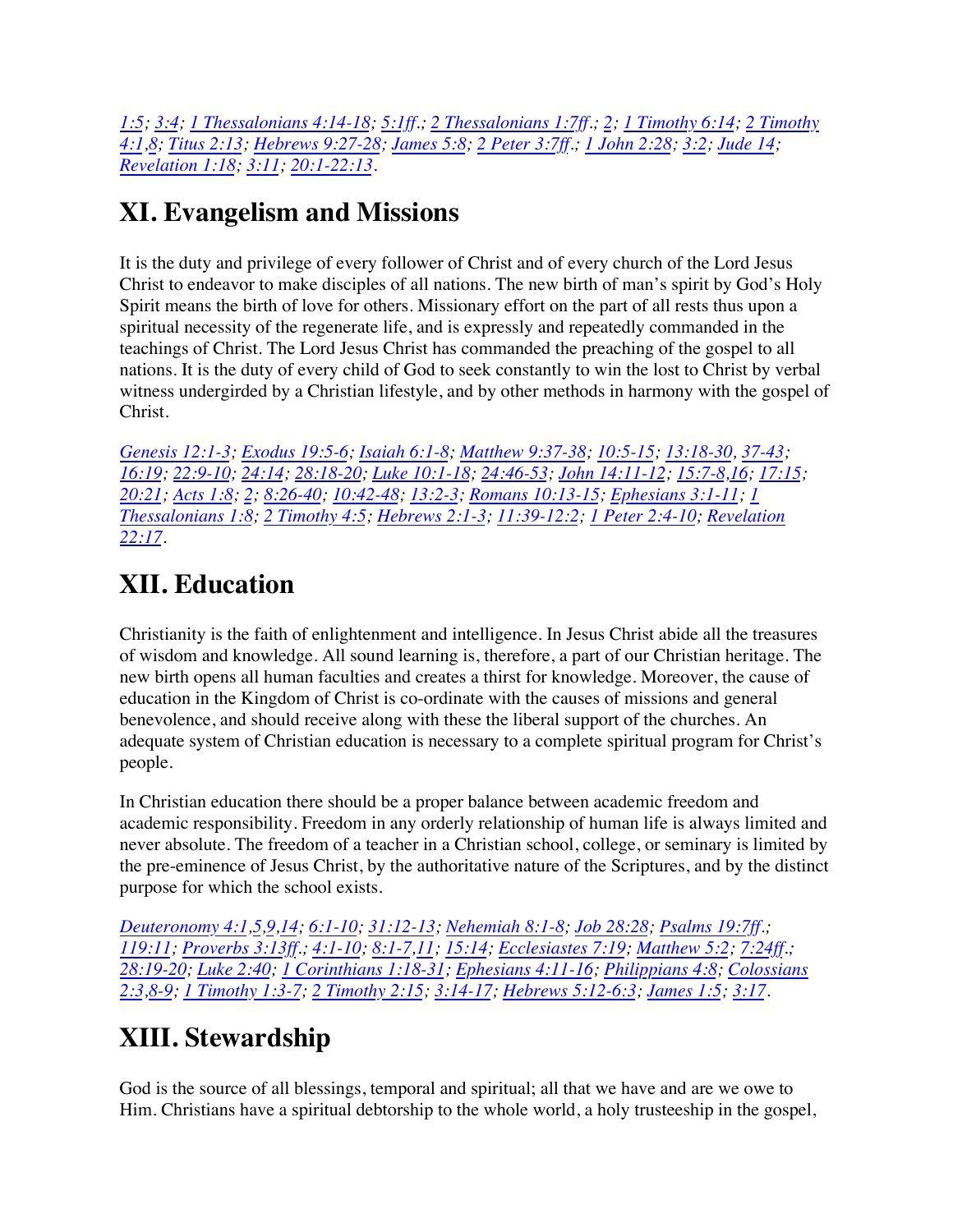and a binding stewardship in their possessions. They are therefore under obligation to serve Him with their time, talents, and material possessions; and should recognize all these as entrusted to them to use for the glory of God and for helping others. According to the Scriptures, Christians should contribute of their means cheerfully, regularly, systematically, proportionately, and liberally for the advancement of the Redeemer's cause on earth.

*[Genesis 14:20](https://biblia.com/bible/csb/Gen%2014.20); [Leviticus 27:30-32;](https://biblia.com/bible/csb/Lev%2027.30-32) [Deuteronomy 8:18;](https://biblia.com/bible/csb/Deut%208.18) [Malachi 3:8-12](https://biblia.com/bible/csb/Mal%203.8-12); [Matthew 6:1-4,](https://biblia.com/bible/csb/Matt%206.1-4)[19-21;](https://biblia.com/bible/csb/Matthew%206.19-21) [19:21](https://biblia.com/bible/csb/Matthew%2019.21); [23:23;](https://biblia.com/bible/csb/Matthew%2023.23) [25:14-29](https://biblia.com/bible/csb/Matthew%2025.14-29); [Luke 12:16-21](https://biblia.com/bible/csb/Luke%2012.16-21)[,42;](https://biblia.com/bible/csb/Luke%2012.42) [16:1-13;](https://biblia.com/bible/csb/Luke%2016.1-13) [Acts 2:44-47](https://biblia.com/bible/csb/Acts%202.44-47); [5:1-11](https://biblia.com/bible/csb/Acts%205.1-11); [17:24-25](https://biblia.com/bible/csb/Acts%2017.24-25); [20:35](https://biblia.com/bible/csb/Acts%2020.35); [Romans 6:6-22](https://biblia.com/bible/csb/Rom%206.6-22); [12:1-2](https://biblia.com/bible/csb/Romans%2012.1-2); [1 Corinthians 4:1-2](https://biblia.com/bible/csb/1%20Cor%204.1-2); [6:19-20](https://biblia.com/bible/csb/1%20Corinthians%206.19-20); [12](https://biblia.com/bible/csb/1%20Corinthians%206.12); [16:1-4](https://biblia.com/bible/csb/1%20Corinthians%2016.1-4); [2 Corinthians 8-9;](https://biblia.com/bible/csb/2%20Cor%208-9) [12:15;](https://biblia.com/bible/csb/2%20Corinthians%2012.15) [Philippians 4:10-19](https://biblia.com/bible/csb/Phil%204.10-19); [1 Peter 1:18-19](https://biblia.com/bible/csb/1%20Pet%201.18-19).* 

# **XIV. Cooperation**

Christ's people should, as occasion requires, organize such associations and conventions as may best secure cooperation for the great objects of the Kingdom of God. Such organizations have no authority over one another or over the churches. They are voluntary and advisory bodies designed to elicit, combine, and direct the energies of our people in the most effective manner. Members of New Testament churches should cooperate with one another in carrying forward the missionary, educational, and benevolent ministries for the extension of Christ's Kingdom. Christian unity in the New Testament sense is spiritual harmony and voluntary cooperation for common ends by various groups of Christ's people. Cooperation is desirable between the various Christian denominations, when the end to be attained is itself justified, and when such cooperation involves no violation of conscience or compromise of loyalty to Christ and His Word as revealed in the New Testament.

*[Exodus 17:12;](https://biblia.com/bible/csb/Exod%2017.12) [18:17ff.](https://biblia.com/bible/csb/Exodus%2018.17ff); [Judges 7:21;](https://biblia.com/bible/csb/Judg%207.21) [Ezra 1:3-4;](https://biblia.com/bible/csb/Ezra%201.3-4) [2:68-69;](https://biblia.com/bible/csb/Ezra%202.68-69) [5:14-15](https://biblia.com/bible/csb/Ezra%205.14-15); [Nehemiah 4](https://biblia.com/bible/csb/Neh%204); [8:1-5;](https://biblia.com/bible/csb/Nehemiah%208.1-5) [Matthew 10:5-15](https://biblia.com/bible/csb/Matt%2010.5-15); [20:1-16](https://biblia.com/bible/csb/Matthew%2020.1-16); [22:1-10](https://biblia.com/bible/csb/Matthew%2022.1-10); [28:19-20](https://biblia.com/bible/csb/Matthew%2028.19-20); [Mark 2:3](https://biblia.com/bible/csb/Mark%202.3); [Luke 10:1ff.](https://biblia.com/bible/csb/Luke%2010.1ff); [Acts 1:13-14;](https://biblia.com/bible/csb/Acts%201.13-14) [2:1ff.](https://biblia.com/bible/csb/Acts%202.1ff); [4:31-37](https://biblia.com/bible/csb/Acts%204.31-37); [13:2-3](https://biblia.com/bible/csb/Acts%2013.2-3); [15:1-35](https://biblia.com/bible/csb/Acts%2015.1-35); [1 Corinthians 1:10-17](https://biblia.com/bible/csb/1%20Cor%201.10-17); [3:5-15](https://biblia.com/bible/csb/1%20Corinthians%203.5-15); [12](https://biblia.com/bible/csb/1%20Corinthians%203.12); [2 Corinthians 8-9](https://biblia.com/bible/csb/2%20Cor%208-9); [Galatians](https://biblia.com/bible/csb/Gal%201.6-10)  [1:6-10](https://biblia.com/bible/csb/Gal%201.6-10); [Ephesians 4:1-16;](https://biblia.com/bible/csb/Eph%204.1-16) [Philippians 1:15-18.](https://biblia.com/bible/csb/Phil%201.15-18)* 

#### **XV. The Christian and the Social Order**

All Christians are under obligation to seek to make the will of Christ supreme in our own lives and in human society. Means and methods used for the improvement of society and the establishment of righteousness among men can be truly and permanently helpful only when they are rooted in the regeneration of the individual by the saving grace of God in Jesus Christ. In the spirit of Christ, Christians should oppose racism, every form of greed, selfishness, and vice, and all forms of sexual immorality, including adultery, homosexuality, and pornography. We should work to provide for the orphaned, the needy, the abused, the aged, the helpless, and the sick. We should speak on behalf of the unborn and contend for the sanctity of all human life from conception to natural death. Every Christian should seek to bring industry, government, and society as a whole under the sway of the principles of righteousness, truth, and brotherly love. In order to promote these ends Christians should be ready to work with all men of good will in any good cause, always being careful to act in the spirit of love without compromising their loyalty to Christ and His truth.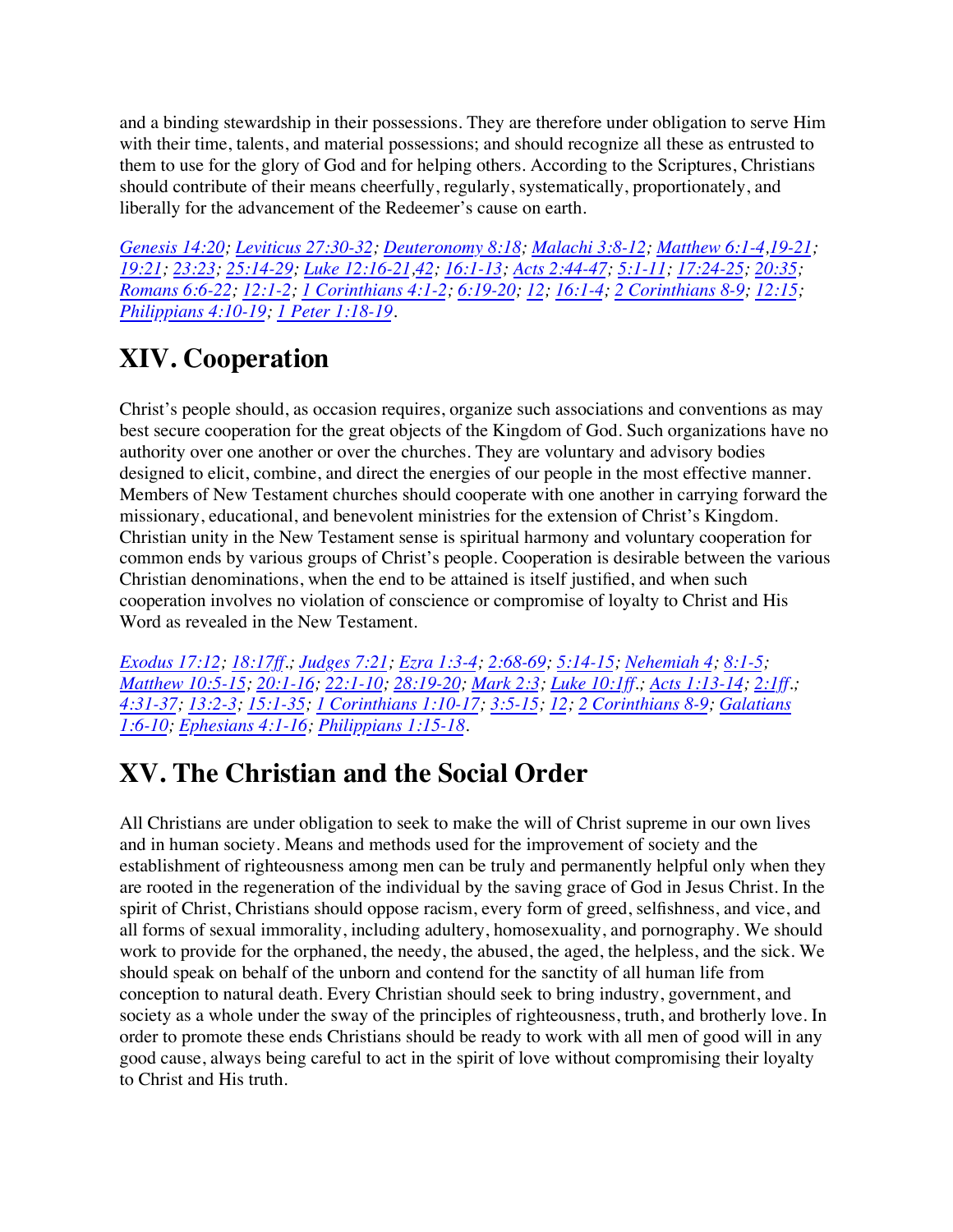*[Exodus 20:3-17;](https://biblia.com/bible/csb/Exod%2020.3-17) [Leviticus 6:2-5](https://biblia.com/bible/csb/Lev%206.2-5); [Deuteronomy 10:12](https://biblia.com/bible/csb/Deut%2010.12); [27:17;](https://biblia.com/bible/csb/Deuteronomy%2027.17) [Psalm 101:5](https://biblia.com/bible/csb/Ps%20101.5); [Micah 6:8;](https://biblia.com/bible/csb/Micah%206.8) [Zechariah 8:16;](https://biblia.com/bible/csb/Zech%208.16) [Matthew 5:13-16,](https://biblia.com/bible/csb/Matt%205.13-16)[43-48](https://biblia.com/bible/csb/Matthew%205.43-48); [22:36-40](https://biblia.com/bible/csb/Matthew%2022.36-40); [25:35](https://biblia.com/bible/csb/Matthew%2025.35); [Mark 1:29-34;](https://biblia.com/bible/csb/Mark%201.29-34) [2:3ff.](https://biblia.com/bible/csb/Mark%202.3ff); [10:21;](https://biblia.com/bible/csb/Mark%2010.21) [Luke](https://biblia.com/bible/csb/Luke%204.18-21)  [4:18-21](https://biblia.com/bible/csb/Luke%204.18-21); [10:27-37](https://biblia.com/bible/csb/Luke%2010.27-37); [20:25](https://biblia.com/bible/csb/Luke%2020.25); [John 15:12](https://biblia.com/bible/csb/John%2015.12); [17:15;](https://biblia.com/bible/csb/John%2017.15) [Romans 12–14;](https://biblia.com/bible/csb/Rom%2012%E2%80%9314) [1Corinthians 5:9-10;](https://biblia.com/bible/csb/1%20Cor%205.9-10) [6:1-7](https://biblia.com/bible/csb/1Corinthians%206.1-7); [7:20-24](https://biblia.com/bible/csb/1Corinthians%207.20-24); [10:23-11:1;](https://biblia.com/bible/csb/1Corinthians%2010.23-11.1) [Galatians 3:26-28](https://biblia.com/bible/csb/Gal%203.26-28); [Ephesians 6:5-9;](https://biblia.com/bible/csb/Eph%206.5-9) [Colossians 3:12-17](https://biblia.com/bible/csb/Col%203.12-17); [1 Thessalonians](https://biblia.com/bible/csb/1%20Thess%203.12)  [3:12](https://biblia.com/bible/csb/1%20Thess%203.12); Philemon; [James 1:27;](https://biblia.com/bible/csb/James%201.27) [2:8.](https://biblia.com/bible/csb/James%202.8)*

# **XVI. Peace and War**

It is the duty of Christians to seek peace with all men on principles of righteousness. In accordance with the spirit and teachings of Christ they should do all in their power to put an end to war.

The true remedy for the war spirit is the gospel of our Lord. The supreme need of the world is the acceptance of His teachings in all the affairs of men and nations, and the practical application of His law of love. Christian people throughout the world should pray for the reign of the Prince of Peace.

*[Isaiah 2:4;](https://biblia.com/bible/csb/Isa%202.4) [Matthew 5:9](https://biblia.com/bible/csb/Matt%205.9)[,38-48;](https://biblia.com/bible/csb/Matthew%205.38-48) [6:33](https://biblia.com/bible/csb/Matthew%206.33); [26:52](https://biblia.com/bible/csb/Matthew%2026.52); [Luke 22:36](https://biblia.com/bible/csb/Luke%2022.36)[,38](https://biblia.com/bible/csb/Luke%2022.38); [Romans 12:18-19;](https://biblia.com/bible/csb/Rom%2012.18-19) [13:1-7](https://biblia.com/bible/csb/Romans%2013.1-7); [14:19](https://biblia.com/bible/csb/Romans%2014.19); [Hebrews 12:14](https://biblia.com/bible/csb/Heb%2012.14); [James 4:1-2.](https://biblia.com/bible/csb/James%204.1-2)*

# **XVII. Religious Liberty**

God alone is Lord of the conscience, and He has left it free from the doctrines and commandments of men which are contrary to His Word or not contained in it. Church and state should be separate. The state owes to every church protection and full freedom in the pursuit of its spiritual ends. In providing for such freedom no ecclesiastical group or denomination should be favored by the state more than others. Civil government being ordained of God, it is the duty of Christians to render loyal obedience thereto in all things not contrary to the revealed will of God. The church should not resort to the civil power to carry on its work. The gospel of Christ contemplates spiritual means alone for the pursuit of its ends. The state has no right to impose penalties for religious opinions of any kind. The state has no right to impose taxes for the support of any form of religion. A free church in a free state is the Christian ideal, and this implies the right of free and unhindered access to God on the part of all men, and the right to form and propagate opinions in the sphere of religion without interference by the civil power.

*[Genesis 1:27;](https://biblia.com/bible/csb/Gen%201.27) [2:7](https://biblia.com/bible/csb/Genesis%202.7); [Matthew 6:6-7](https://biblia.com/bible/csb/Matt%206.6-7)[,24](https://biblia.com/bible/csb/Matthew%206.24); [16:26](https://biblia.com/bible/csb/Matthew%2016.26); [22:21;](https://biblia.com/bible/csb/Matthew%2022.21) [John 8:36;](https://biblia.com/bible/csb/John%208.36) [Acts 4:19-20](https://biblia.com/bible/csb/Acts%204.19-20); [Romans 6:1-2](https://biblia.com/bible/csb/Rom%206.1-2); [13:1-7](https://biblia.com/bible/csb/Romans%2013.1-7); [Galatians 5:1](https://biblia.com/bible/csb/Gal%205.1),[13;](https://biblia.com/bible/csb/Galatians%205.13) [Philippians 3:20](https://biblia.com/bible/csb/Phil%203.20); [1 Timothy 2:1-2;](https://biblia.com/bible/csb/1%20Tim%202.1-2) [James 4:12](https://biblia.com/bible/csb/James%204.12); [1 Peter 2:12-17;](https://biblia.com/bible/csb/1%20Pet%202.12-17) [3:11-17](https://biblia.com/bible/csb/1%20Peter%203.11-17); [4:12-19](https://biblia.com/bible/csb/1%20Peter%204.12-19).*

## **XVIII. The Family**

God has ordained the family as the foundational institution of human society. It is composed of persons related to one another by marriage, blood, or adoption.

Marriage is the uniting of one man and one woman in covenant commitment for a lifetime. It is God's unique gift to reveal the union between Christ and His church and to provide for the man